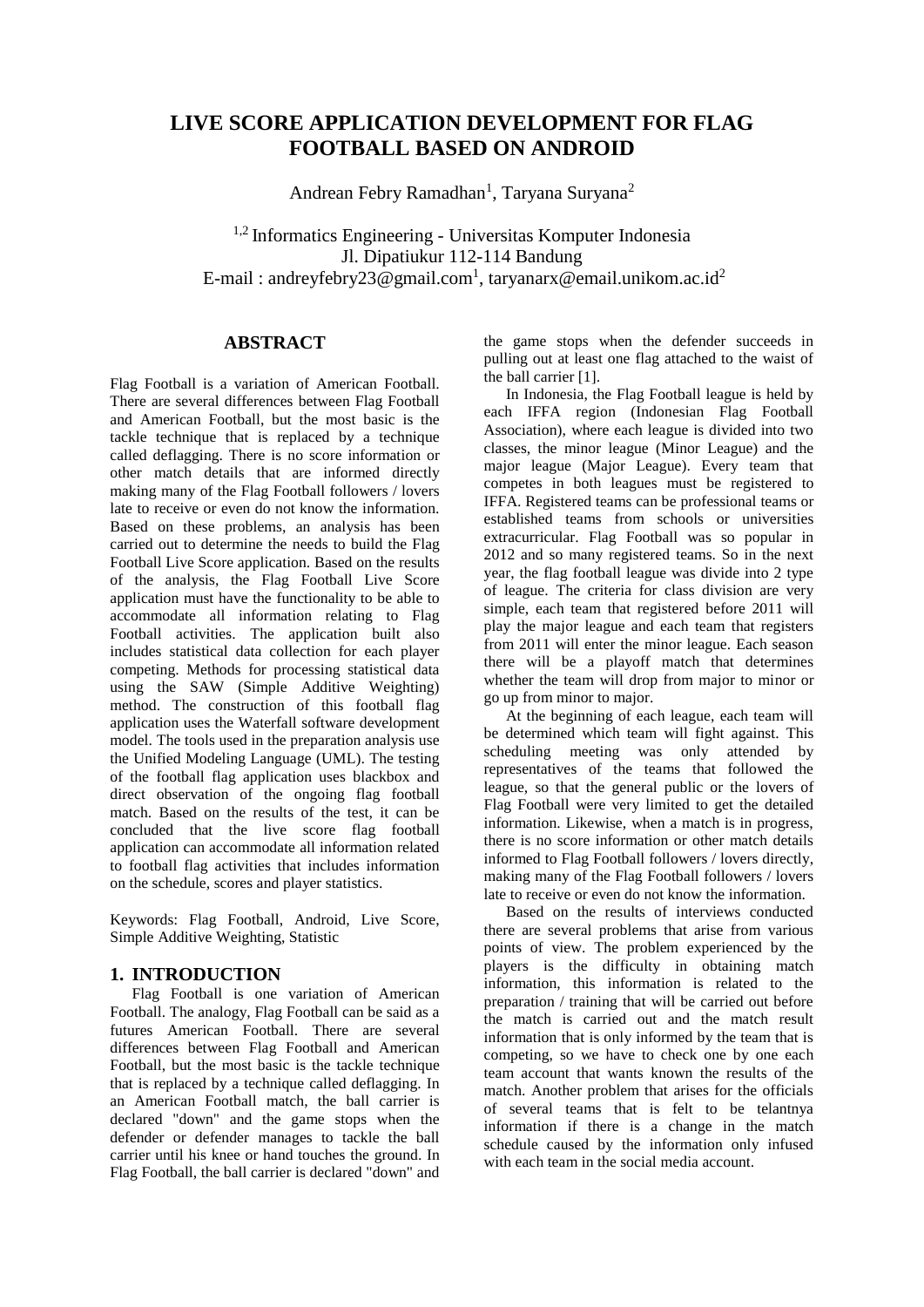The problem that occurs in the public is the lack of information about flag football because they have to look for information one by one on the social media accounts of the teams participating in the flag football tournament. This has an impact on the level of public interest in this sport, they think that this sport includes hard exercise.

Based on some of the problems that arise above, with the existence of an integrated application that can include all information about flag football. Some information that is needed and desirable is starting from the guide to playing Flag Football, detailed and realtime match information, news related to Flag Football and with the addition of player statistical information which aims to facilitate IFFA in selecting the best players aiming for the allstar team formation. With the application is expected to solve the problems that occur and help to facilitate the presentation of complete information for flag football activities, especially in the city of Bandung.

### **1.1 Purpose And Objectives**

For various problems that arise, the researchers' intention in this final project is to build a Live Score application for Android-based Flag Football sports which also includes all the detailed information about Flag Football activities in the city of Bandung. While the objectives to be achieved in this study are: 1. Facilitate the community in finding all information regarding flag football activities in Bandung.

2. Providing a application to accommodate all information about flag football, especially in Bandung.

# **2. CONTENT OF RESEARCH 2.1 Flag Football**

Flag Football is one variation of American Football. The analogy, Flag Football can be said as a futures American Football. There are some differences between Football Flag and American Football, but the most basic is the tackle technique which is replaced by a technique called deflagging (removing the flag from the opponent's body). In an American Football match, the ball carrier is declared down (the game pauses because the knee or hand carrying the ball falls on the ground) and the game stops when the defender or defender succeeds in dropping the ball carrier to the knee or hand touching the ground. In Flag Football, a ball carrier is declared "down" and the game stops when the defender (defender) manages to pull out at least one flag (flag) attached to the waist of the ball carrier.

The flag football game is played on a  $80x50$ yards field. This game usually played on a grass field, it can be an ordinary soccer field or other grassy field. As a delimiter, a barrier will be installed every 10 yards. The barrier usually using a traffic cone (a cone-shaped and orange road divider).

Every team that plays on the field must consist of 8 players. The division of the player's position is free to the team that plays according to what strategy they will use. The game will last for 2x20 minutes. Flag football matches consist of several sets. Each set is played, one team will act as an attacker (the team that attacks) and the opponent will act as a defender (the team that survives). The attack team will be given the opportunity to attack 4 times. When the attacker team has been down 4 times, the defender team will change the role of being the attacker, this rule will continue until the 2x20 minute period ends.

Flag football game using an oval shaped ball. The first ball holder when kick-off (the match starts) is that there is a player who plays a defensive lineman. The ball is held by attaching the ball perpendicular to the ground. The position of all players must be in the middle of the field. When the match whistle is sounded, the player holding the ball will give the ball to the player in the quarterback position that stands behind him by giving the ball past the underside between the two legs of the defensive lineman.

The next regulation is that in one attack opportunity, each team can only do one pass / move the ball counted from when the ball has been held by the quarterback. Passing the ball can be done by simply giving directly to other players or by being thrown to other players. The match will continue until anyone who has the ball holder has made it to the opponent's endzone area (the last 10 yards in the opponent's game area) and declared touchdown (goal in flag football). And if when the game is in progress the holder of the ball is successfully revoked the flag that is on his body then declared down (the game pauses because the knee or hand of the ball carrier falls on the ground) and continues to the next opportunity. The next opportunity will start in the area where the previous player has successfully deflagged (the flag is removed from the player's body).

### **2.1.1 History Of Flag Football**

Flag football was originally named Touch and Flag Football. This sport was first played in the 1930s. Initially this sport was created by members of the United States military as their entertainment sport. Over time, in the span of 1960 to 1970, this sport was always held under the name National Collegiate Flag Football Championship which was regularly held every month at New Orleans University and attended by several universities at that time.

The first major competition was formed in 1988 by Mike Cihon and was named USTFL (United States Flag Touch Football League). The USTFL is the biggest competition in the United States which is always held in Orlando, in 2002 the competition held tunnels with 175 teams. In 1999, PFFL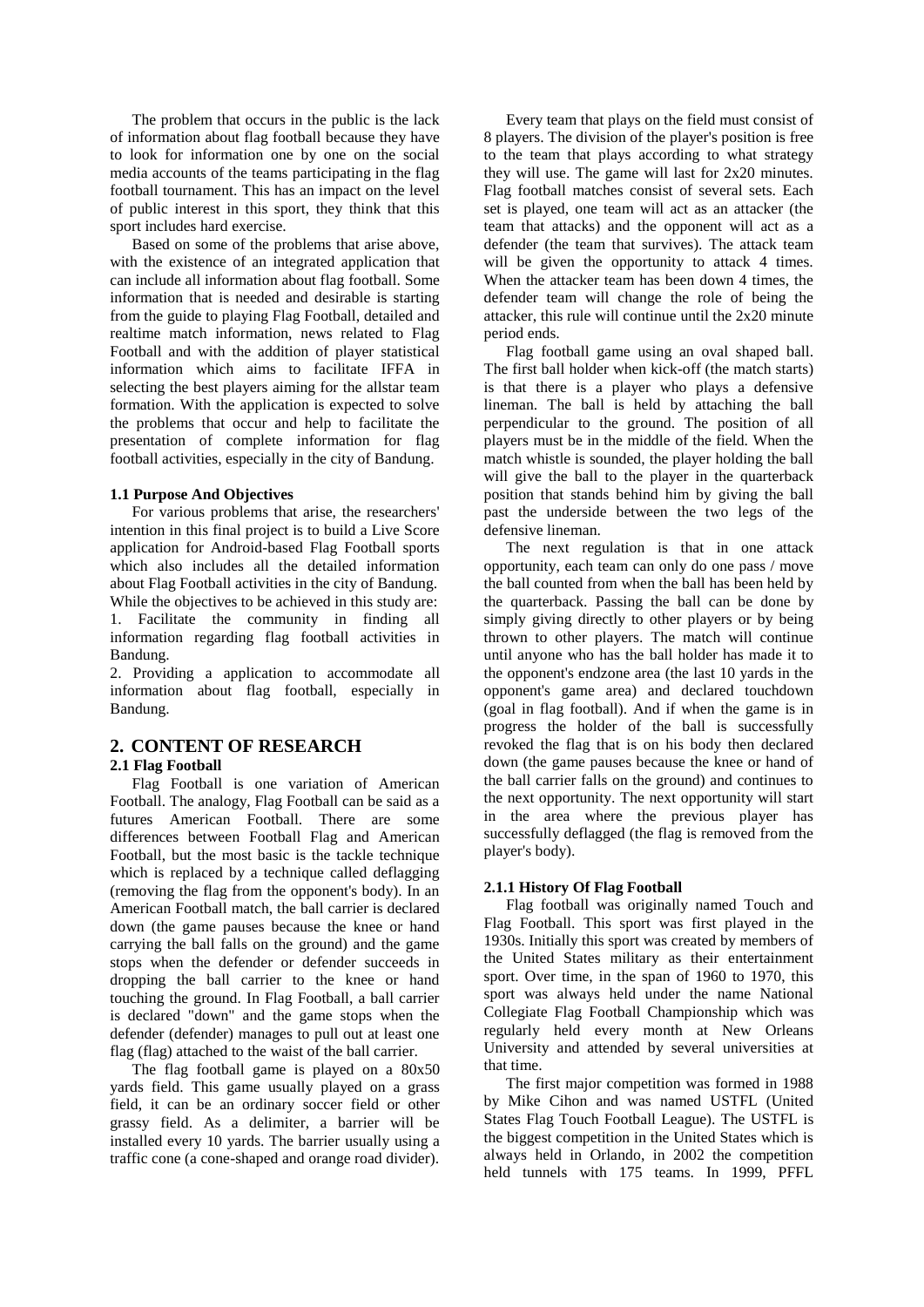(Professional Flag Football League) was formed and held until now.

In Indonesia, IFFA stands for Indonesian Flag Football Association, currently is the largest organization of flag football activities and the biggest football lovers in Indonesia. IFFA was established on February 14, 2009, as a continuation of the Indonesian Flag Football League which was vacuumed since 2001. At present the IFFA already has permanent management and quite a number of members. IFFA has management in Jakarta, and plays at Hockey Field Senayan.

# **2.2 Live Score**

Live Score is a type of service that is presented / held by several sports sites and online betting operator sites. The main purpose of the site that has the Live Score function is to provide real-time information about the results of the sports matches provided. This information is usually provided free of charge. This service is so popular among betting players in sports midwives, because with this service allows them to know the results of the match directly so they can determine their decision in betting. This service allows displaying match information simultaneously. Even in some services, an online chat feature is added so that users can interact with each other.

### **2.3 Android**

According to Ardiansyah, Android is an operating system for linux-based cellular phones. Android provides an open platform for developers to be able to create their own applications that can later be used for all types of mobile devices.

Based on the presentation of opinion by Ardiansyah, it can be concluded that Android is an operating system used for Linux-based mobile. Android is open source so it gives developers the freedom to develop software as expected so that it is very possible to develop rapidly when using this platform.

### **2.3.1 History of Android**

Initially, Google Inc. buy Android Inc. who are newcomers who make software for cellphones / smartphones. To develop Android, the Open Handset Alliance was formed, which is a combination of 34 hardware, software and telecommunications companies. At the time of the initial release of Android, November 5, 2007, the Android together with Open Handset Alliance said it supports the development of open source on mobile devices. On the other hand, Google released Android codes under the Apache license, a software license and an open platform mobile device. There are two types of distributors of Android operating systems. The first is full support from Google or Google Mail Services (GMS) and the second is the truly free distribution without Google's direct support or known as Open Handset Distribution (OHD).

Currently most smartphone vendors have produced Android-based smartphones. Not only being an operating system on smartphones, currently Android is the main competitor of Apple on the Tablet PC operating system. The rapid growth of Android due to Android itself is a very complete platform both from the operating system, applications, development tools, and very high support from the open source community in the world. The following is the development of the Android OS to date.

# **2.4 Design And Analysis**

The purpose of analysis and design is to understand and design what details are needed for future system needs. The design phase focusing on detailed technical solutions can be the basis for the implementation phase.

# **2.4.1 Live Score Method Implementation**

In displaying the results of a match in a particular sports competition, a system is needed that can display the match information in realtime so that the information provided to users will always be updated.

To display the results of the match in realtime, in this study the author uses the auto refresh method on the application source code that was built. Examples of writing the code used are as follows :

```
public void onCreate(Bundle savedInstanceState) 
{
```

```
 super.onCreate(savedInstanceState);
 setContentView(R.layout.main);
```
this.mHandler = new Handler();

this.mHandler.postDelayed(m\_Runnable,5000);

}

{

private final Runnable m\_Runnable = new Runnable()

```
 public void run()
```
 { Toast.makeText(refresh.this,"in runnable",Toast.LENGTH\_SHORT).show();

refresh.this.mHandler.postDelayed(m\_Runnable, 5000);

}

};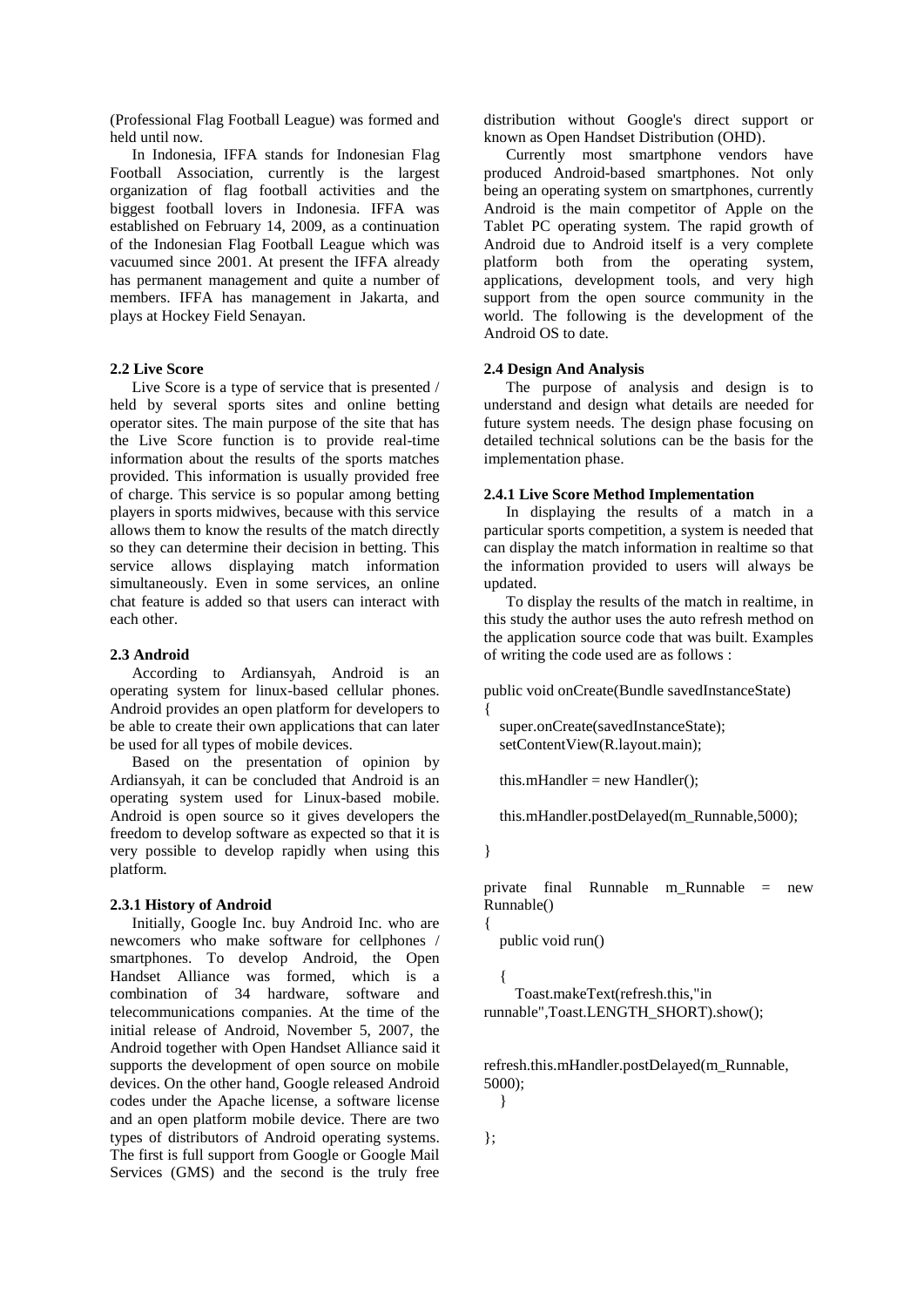In the previous source code, the number "5000" is the time value in millisecond (ms) which aims to make the activity on the android application that is built will be refreshed at every 5000ms. With the use of the above code, the application will continue to update the data every time you want to determine. Activity in the application will continue to be refreshed when there is a data change or no data changes at all. The disadvantage of using this method is the waste of bandwidth used because even though there is no change in application data it will still request and continue to retrieve data from the database.

#### **2.4.2 System Architecture Analysis**

In the construction of this football flag application has two systems, namely the front end and back end systems. Where the front end system is an application system used by the official to enter match data and visitors to view match schedule data. Whereas for the back end system will be used by IFFA admin and managers to perform data processing. The processed data includes player data, club data, match schedule data, match report data and player statistics. In conducting data communication, the communication design that will be made using API (Application Programming Interface). The API is used to process data that is in the database by converting the values that are searched and changing them into text format. JSON is used as a form of data exchange between programming languages where the system to be built will involve the Java and PHP programming languages. From the explanation of the two systems to be built, the following is a description of the system to be built :



**Figure 1** System Architecture That Will Be Built

### **2.5 Implementation**

The purpose of the system implementation is to build a system as an implementation of the results of the analysis and design of the system, so that the system built will be in accordance with all the needs that have been analyzed and designed in the previous stage.

#### **2.5.1 Hardware Implementation**

The computer hardware used to build the live score football application can be seen in table 1.

| No | <b>Hardware</b> | <b>Specifications</b> |
|----|-----------------|-----------------------|
|    | Processor       | Intel Core i3-4010U   |
|    |                 | 1.70GHz               |
|    | <b>RAM</b>      | 4 GB                  |
|    | Hardisk         | 500 GB                |
|    | VGA             | GeForce GT 720M       |
|    |                 | 2GB                   |

**Table 1** Hardware Implementation

While the android hardware used to run the live score application for Android-based football flags can be seen in table 2.

**Table 2** Android Hardware Implementation

| No | <b>Hardware</b>        | <b>Specification</b> |
|----|------------------------|----------------------|
|    | Processor              | Octa-core 1.5 GHz    |
|    |                        | Cortex-A53           |
|    | <b>RAM</b>             | 1 GB                 |
|    | <b>Internal Memory</b> | 8 GB                 |
|    | Display                | 5 inch               |

### **2.5.2 Software Implementation**

Computer software used to build applications for live scores for Android-based football flags can be seen in table 3.

|  |  | Table 3 Software Implemantation |
|--|--|---------------------------------|
|--|--|---------------------------------|

| No | <b>Software</b>         | <b>Description</b> |
|----|-------------------------|--------------------|
|    | <b>Operating System</b> | Windows 10 x64     |
|    | Android SDK             | Version 25.1.7     |
|    | Adobe                   | Version CS6        |
|    | Dreamweaver             |                    |
|    | <b>XAMPP</b>            | Version 2.5.8      |

While the Android software used to run the Android live flag football live score application is to use Android version 5.1.1 or Lollipop.

#### **2.5.3 Interface Implementation**

Interface implementation carried out on the football live score flag application consists of several views. The following are some of the interface displays that have been implemented. 1. Backend System Dashboard Interface

The backend system dashboard interface is the initial display when the backend system is accessed. In this view there is a login form for the IFFA admin or club manager. The main menu display can be seen in Figure 2.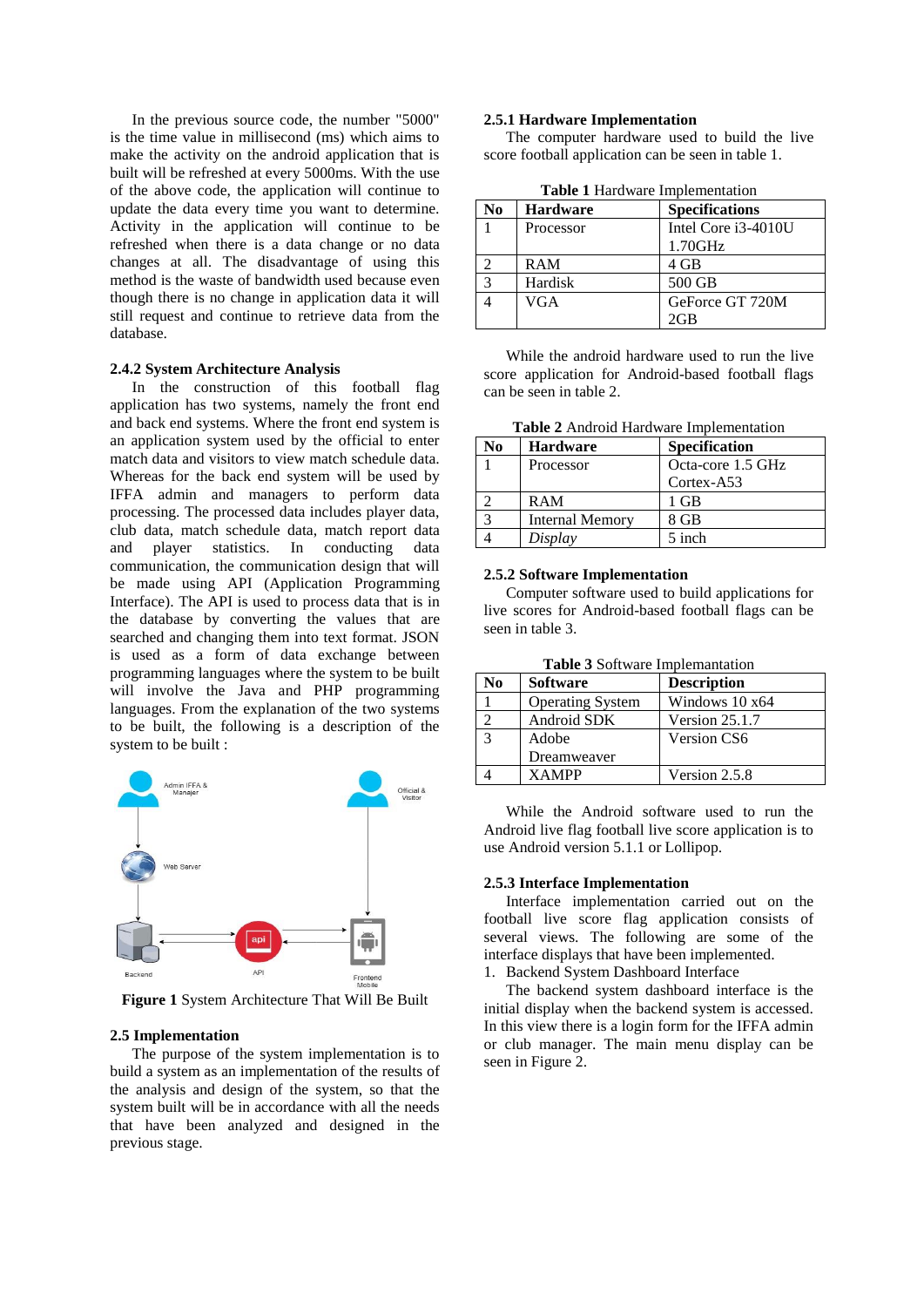

**Figure 2** Backend System Dashboard Interface

# 2. Match Schedule Data Interface

The schedule data interface in this application serves as a page for processing flag football match schedule data. There are several functions in this page, namely adding schedule data, editing schedule data and deleting schedule data. Interface display if the schedule data can be seen in Figure 3.



**Figure 3** Match Schedule Data Interface

3. Match Schedule Interface on mobile

The mobile system match schedule interface is the main page display if the Android system is run. This page shows every information of the match whether it is running or has ended. Each schedule has detailed match information presented to users. Display of the mobile system match schedule can be seen in Figure 4.



**Figure 4** Match Schedule Interface on mobile

# 4. Mobile System Match Data Input Interface

The mobile system match data input interface is a system view that functions to enter match data by the official match in charge. This display can affect the score data and the statistical data of the players who are competing. The display of the mobile system match input data can be seen in Figure 5.



**Figure 5** Mobile Data Match System Input Interface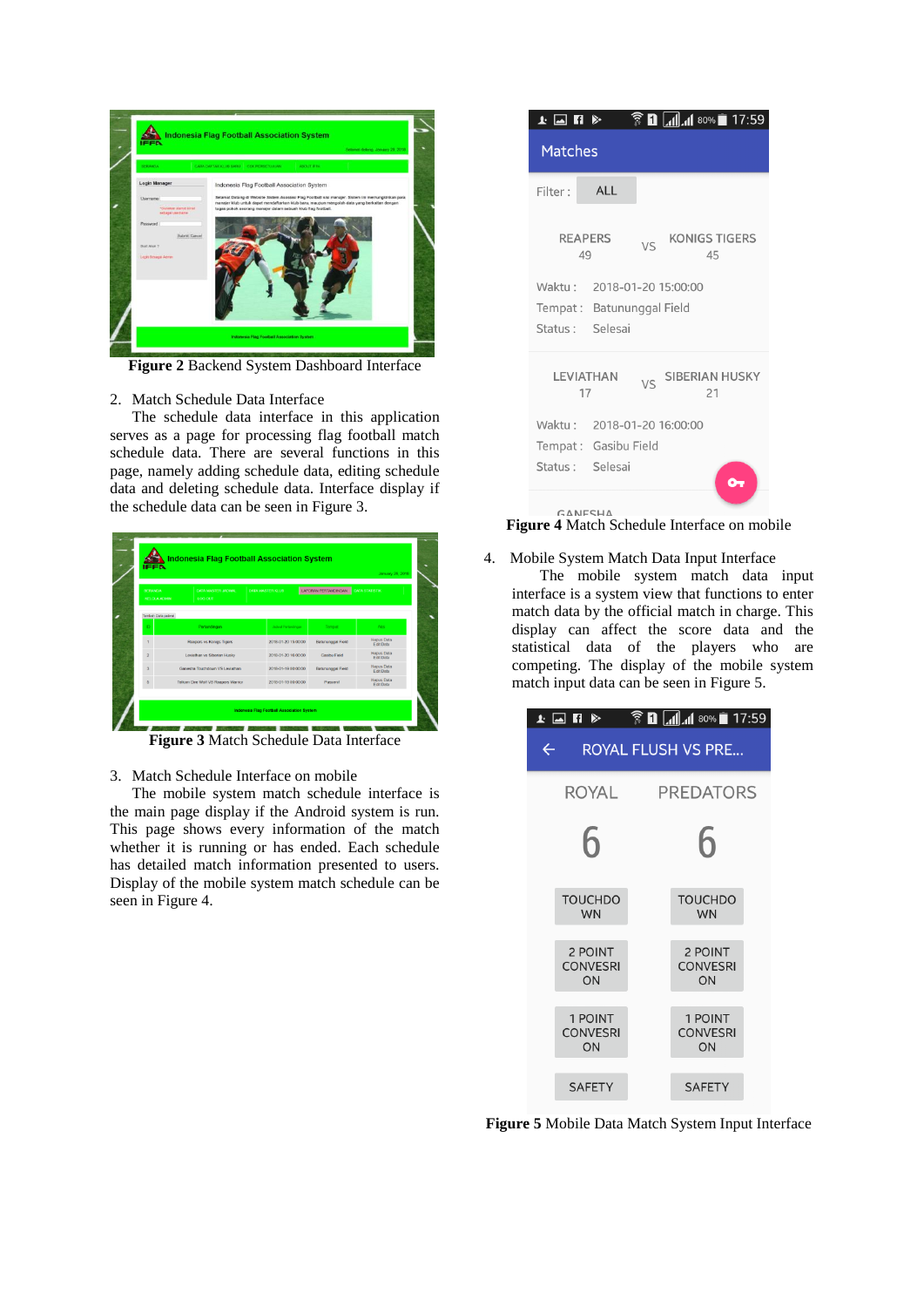### **2.6 System Testing 2.6.1 Questionnaire**

Questionnaires were given to users namely IFFA admin, official and team managers with 11 respondents. This questionnaire uses a Likert scale with 6 questions. The following are the questions that will be asked to users can be seen in the table below.

**Table 4** Questionnaire

| N <sub>0</sub> | <b>Ouestions</b>                           |
|----------------|--------------------------------------------|
| 1              | This Android-based live score football     |
|                | application software is easy to use?       |
| 2              | This software can make it easier for you   |
|                | to record player statistical data?         |
| 3              | This software can help you to know         |
|                | which teams play in each type of league?   |
| 4              | This software can help you to set the flag |
|                | football match schedule?                   |
| 5              | This software has successfully displayed   |
|                | data live?                                 |
| 6              | The software can help you determine the    |
|                | desired player for the allstar team based  |
|                | on statistics?                             |

From the 6 questions above each answer has a score of assessment using a Likert scale which can be seen in table 5

**Table 5** Questionnaire Assessment Score

| Abbreviation | Description | Score |
|--------------|-------------|-------|
| SS           | Strongly    |       |
|              | Agree       |       |
| S            | Agree       |       |
| RG           | Doubtful    |       |
| TS           | Disagree    |       |
| <b>STS</b>   | Very        |       |
|              | Disagree    |       |

Judging from the questionnaire assessment table above, the Likert scale table can be made as follows:

| Abbreviation | Description       | Score | Max Score        |
|--------------|-------------------|-------|------------------|
| SS           | Strongly<br>Agree | 5     | $11 * 5 =$<br>55 |
| S            | Agree             | 4     | $11 * 4 =$<br>44 |
| RG           | Doubtful          | 3     | $11 * 3 =$<br>33 |
| TS           | Disagree          | 2     | $11 * 2 =$<br>22 |
| <b>STS</b>   | Very<br>Disagree  |       | $11 * 1 =$       |

**Table 6** Calculation Table of Likert Scale Value

Judging from the calculation table above the assessment score can be made as follows:

| Abbreviation | Description | Score Range |
|--------------|-------------|-------------|
| SS           | Strongly    | 44-55       |
|              | Agree       |             |
| S            | Agree       | 33-44       |
| RG           | Doubtful    | $22 - 33$   |
| <b>TS</b>    | Disagree    | $11 - 22$   |
| <b>STS</b>   | Very        | $1 - 11$    |
|              | Disagree    |             |

**Table 7** Likert Range Scale Table

#### **2.6.2 Questionnaire Results**

The questionnaire results from each of the questions obtained from the 11 respondents are as follows:

### **2.6.2.1 Question No 1**

The results of the questionnaire for question number 1 can be seen in Figure 6



**Figure 6** Scale of Calculation Results Question No 1

### **2.6.2.2 Question No 2**

The results of the questionnaire for question number 2 can be seen in Figure 7.



**Figure 7** Scale of Calculation Results Question No 2

### **2.6.2.3 Question No 3**

The results of the questionnaire for question number 3 can be seen in Figure 8.



**Figure 8** Scale of Calculation Results Question No 3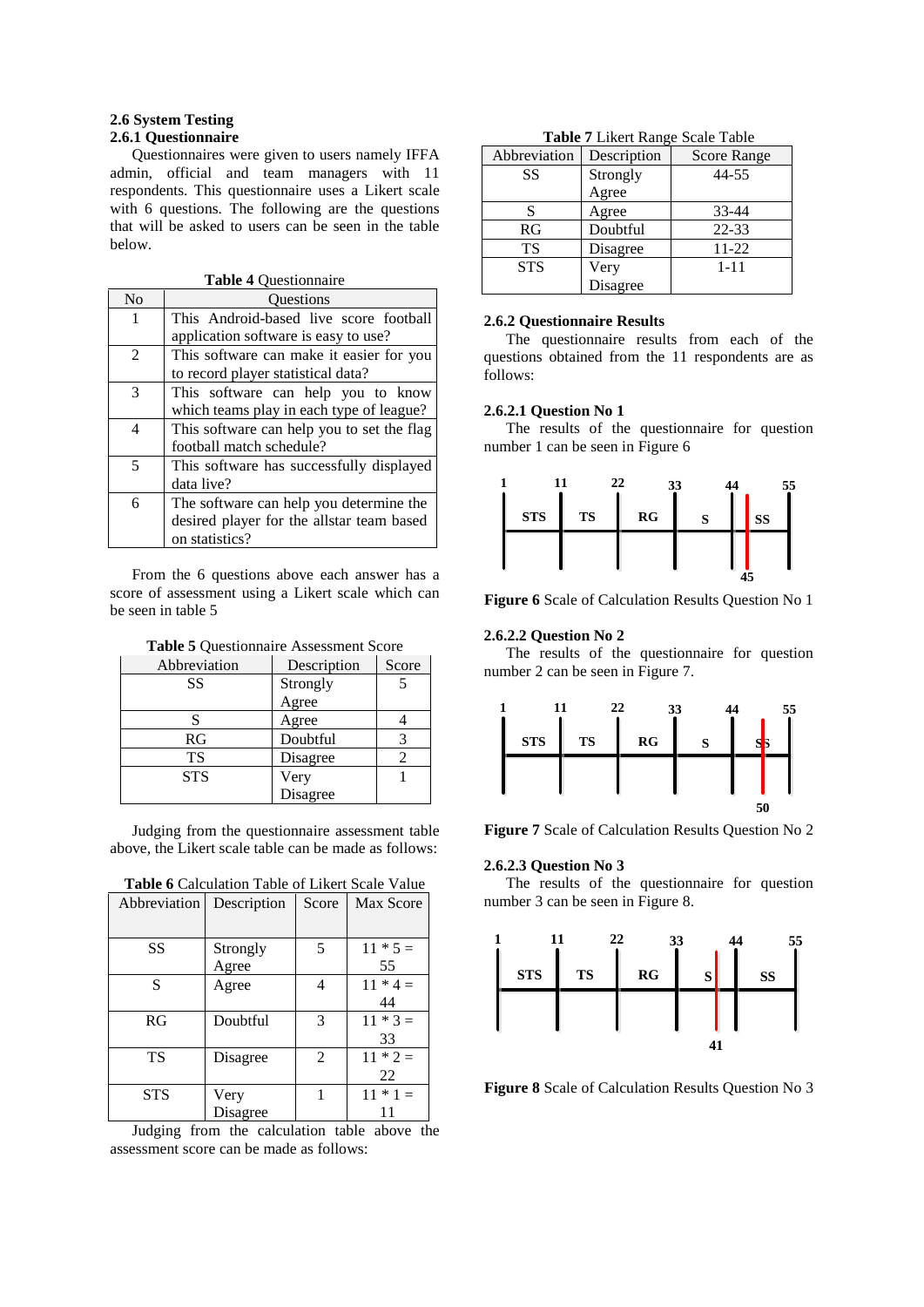### **2.6.2.4 Question No 4**

Questionnaire results for question number 4 are seen in Figure 9.



**Figure 9** Scale of Calculation Results Question No 4

### **2.6.2.5 Question No 5**

Questionnaire results for question number 5 are seen in Figure 10.



**Figure 10** Scale of Calculation Results Question No 5

# **2.6.2.6 Question No 6**

Questionnaire results for question number 6 are seen in Figure 11.



**Figure 11** Scale of Calculation Results Question No 6

# **2.6.3 Interview Results**

Interviews are conducted to find out the opinions of end users regarding the applications that have been built. The following are the results of an interview with Ibrahim Raharjo as the official match of the team playing in league flag football.

|  |  | <b>Table 8 Interview Results</b> |  |
|--|--|----------------------------------|--|
|--|--|----------------------------------|--|

| No |      | Questions   |    |                           | Answers  |     |
|----|------|-------------|----|---------------------------|----------|-----|
| 1  | Is   | the         | In | my                        | opinion, | the |
|    |      | application |    | application made is quite |          |     |
|    |      | was easy to |    | easy to use               |          |     |
|    | use? |             |    |                           |          |     |
|    |      |             |    |                           |          |     |
|    |      |             |    |                           |          |     |
|    |      |             |    |                           |          |     |
|    |      |             |    |                           |          |     |
|    |      |             |    |                           |          |     |
|    |      |             |    |                           |          |     |

| No | Questions     | Answers                        |
|----|---------------|--------------------------------|
| 2  | Will<br>the   | my opinion, with the<br>In     |
|    | statistical   | function of entering the       |
|    | data<br>οf    | player's statistical data with |
|    | players       | this application it is very    |
|    | entered into  | helpful for us to find good    |
|    | the<br>system | players for the allstar team   |
|    | useful<br>be  | later. From the statistical    |
|    | later?        | data, we can also determine    |
|    |               | treatment or special training  |
|    |               | for players who are lacking    |
|    |               | in various techniques.         |
| 3  | Can the app   | At the time I tried, the       |
|    | that is built | application was not able to    |
|    | can provide   | display the score directly.    |
|    | live<br>match | But maybe later the            |
|    | information?  | application that is being      |
|    |               | created can display scores     |
|    |               | directly.                      |
| 4  | $Can$ the     | Yes, as I said earlier with    |
|    | application   | this application now looking   |
|    | built help in | for a really good player is    |
|    | selecting     | easier. It's not like before,  |
|    | players who   | who chose it based<br>on       |
|    | will enter    | like the<br>whatever and       |
|    | the allstar   | manager without looking at     |
|    | team?         | the player's original ability  |
|    |               | in the field.                  |

### **2.6.4 System Testing Conclusions**

Based on the results of the beta testing that has been done, it can be concluded that this application is in accordance with the expected objectives, namely to be able to accommodate and provide all kinds of information about flag football activities, especially in Bandung in just one application.

# **3. CONCLUSIONS**

# **3.1 Conclusions**

Based on the results of the implementation and testing of the Live Score Application for Androidbased Flag Football sports, the following conclusions can be drawn:

- 1. With this football flag application, all kinds of information about football flag activities can be presented and easily accessible to all types of users.
- 2. With this football flag application, all kinds of information can be accommodated and delivered to users in just one application.

### **3.2 Advices**

Based on the results of research on the Score Flag Football Android Live application that was built, it focuses on how the system accommodates all types of data related to flag football activities. The application that has not been completed is perfect, raises some suggestions that will be very useful for the development of this application further. The suggestions are as follows: